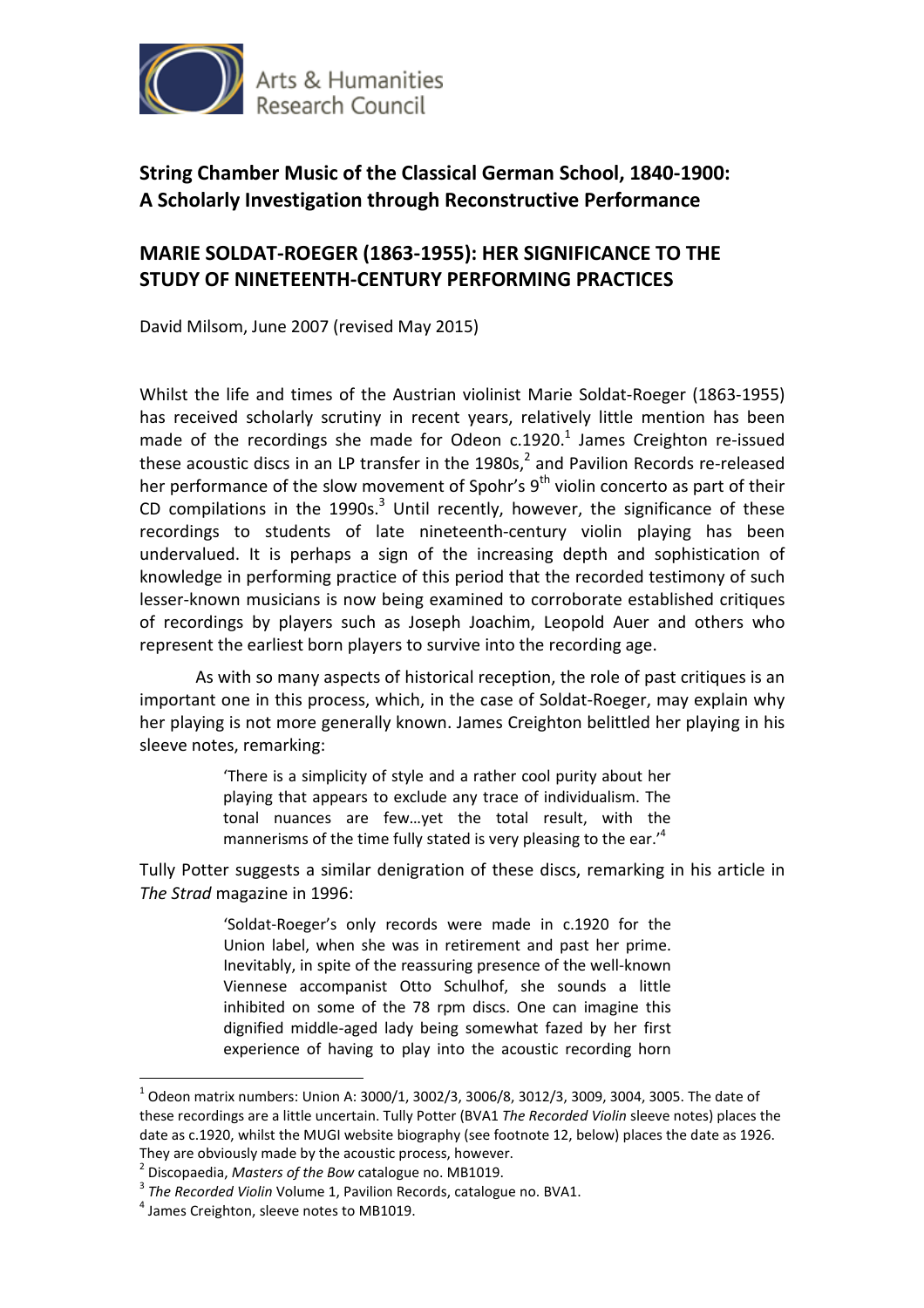while standing stock still – any excessive movement would affect the volume of sound. Nevertheless, the records convey the loftiness and nobility of her musical intentions, even if they do not suggest the power she must have produced in her heyday. The Adagio from Spohr's  $9<sup>th</sup>$  Concerto is not only the most convincing performance but is particularly valuable historically because she studied this concerto with a pupil of the composer.'<sup>5</sup>

Reasonable as these remarks may be (and it is in any case a matter universally acknowledged that the acoustic process in particular created difficulties for performers that limit the verisimilitude of the results), they did, of course, affect other musicians as well. Joachim himself was seventy-two years of age when he registered his performances in 1903 and was equally open to the charge of being past his best by this time. Whilst such factors do indeed circumscribe remarks about his playing on these discs, impelling particular caution from analysts too ready to take his recordings at face value, it has not prevented them being some of the most well-known and frequently-studied performances.

In Soldat-Roeger's case, there has been a relatively long history of such lessthan-favourable comment. Her entry in the third edition of Grove's dictionary (ed. William Cobbett) is similarly parsimonious, suggesting that she 'had a following among those who admire solid before brilliant acquirements', hwhilst Michael Musgrave's detailed examination of her is not immune from uncritical advocacy of this view, Musgrave speculating that she may have lacked Joachim's 'creative fantasy'.'

 It is entirely natural from today's perspective that Soldat-Roeger's playing might lead to such assumptions. The unschooled ear may indeed find most acoustic performances worthy of such criticisms, given the fact that the process was too limited to convey much of the tonal quality of a player's performance, and it is only by frequent comparison of 'like with like' that any qualitative judgements can be made. The study of recordings is now an established scholarly activity, however, and it is appropriate that her playing receives a more sympathetic hearing today. Robert Philip, in many ways the progenitor of the study of recordings, remarked in 2004 upon the change in attitude to Joachim's performances:

> 'Thirty years ago, a recording of Joachim playing a Brahms Hungarian Dance, if played to an audience, used to make them laugh. It was a completely unfamiliar and, from the perspective of the 1970s, ludicrous manner of playing, and it was impossible to imagine that this was the great violinist for whom Brahms wrote his Violin Concerto. Now his recordings are the subject of

<sup>5</sup> Tully Potter, 'Brahms' Understudy – Brahms' protégé: the violinist Marie Soldat-Roeger', *Strad*, Volume 107 (December 1996), 1320.

<sup>&</sup>lt;sup>6</sup> William Cobbett, 'Soldat, Marie', in *Grove's Dictionary of Music and Musicians* (3<sup>rd</sup> edition, ed. W. Cobbett, London, 1928), Volume 4, 800. The use of the past tense here is revealing for a violinist who was to live a further 27 years.

 $^7$  Michael Musgrave, 'Marie Soldat 1863 –1955: An English Perspective', in Reinmar Emans and Mattias Wendt (eds), *Berträge zur Geschichte des Konzerts Festschrift Siegfried Kross zum 60. Geburtstag*, (Gund Schröder, Bonn, 1990), 326.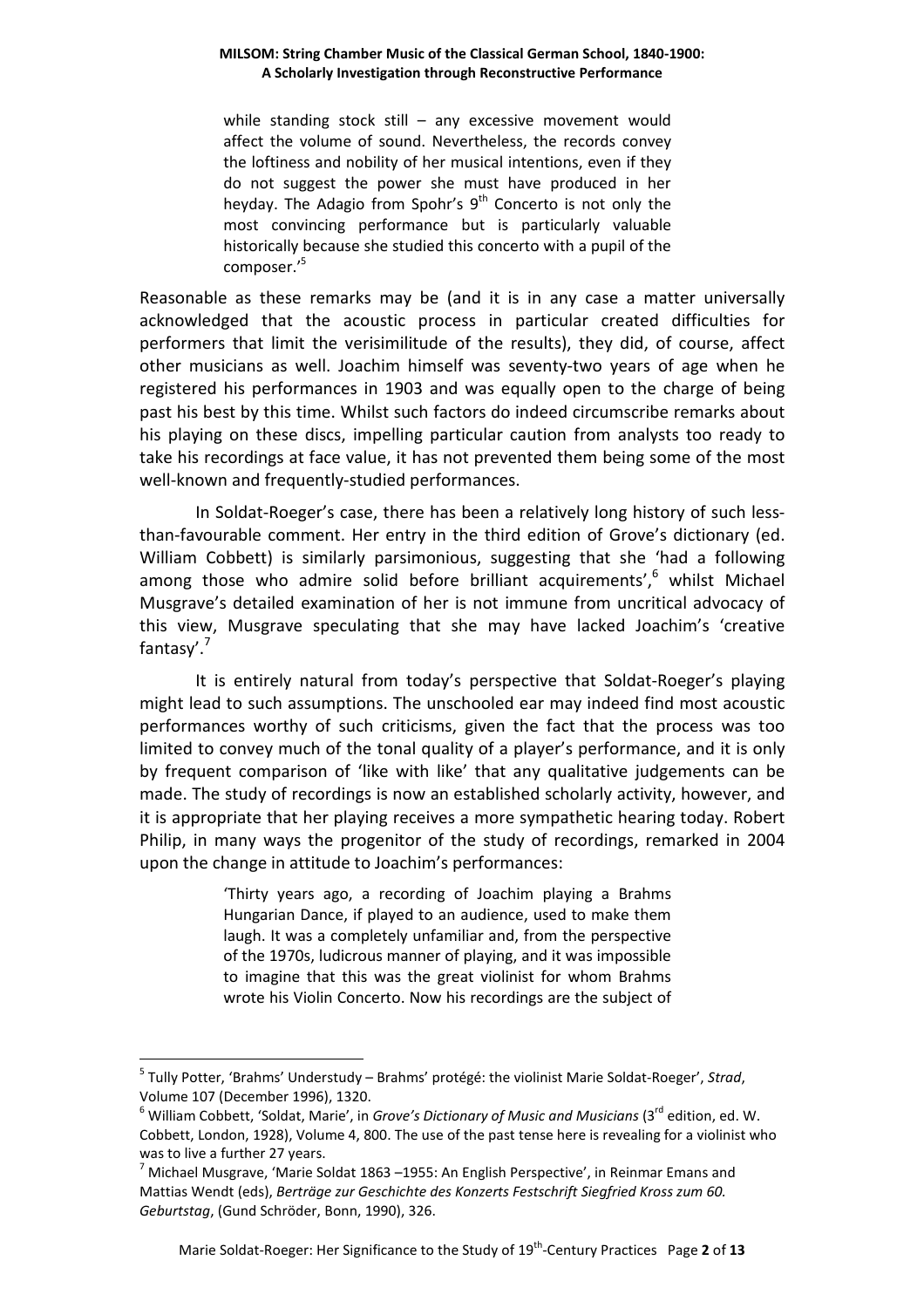academic study and if they are played to a group of students they tend to elicit respectful silence.'<sup>8</sup>

Much of this change of attitude comes from increasing familiarity and, indeed, acceptance that what one hears is not quaintly and irrelevantly 'old-fashioned' but respectably (and indeed fascinatingly) 'historical'. At the same time, the *New Grove* 'Performing Practice' article reflected the changing climate. Whilst the 1980 edition failed to predict the surge in interest in nineteenth-century performing practices and applied most of its remarks to the discipline for music before 1750, the second edition (2001) defined Early Music as 'a term…now commonly used to denote any music for which a historically appropriate style of performance must be reconstructed.<sup>, 9</sup> This is a symbolic reflection of the increasingly fertile ground of studying past performing practices, whether chronologically distant or relatively recent.

From the perspective of the student of nineteenth-century violin playing, Soldat-Roeger is a highly significant figure. After study in Graz with Eduard Pleiner, leader of the Graz Opera orchestra (under whose direction she made her debut with Vieuxtemps' Fantasie-Caprice Op. 11 at a Steier Musical Union concert), she took instruction from Augustus Pott, who had been a pupil of Louis Spohr. In 1879 she was heard by Joachim who offered her a place at the Berlin *Hochschule für Musik*, from which she graduated in 1882 with the Mendelssohn prize. She had a further three years of tuition by Joachim himself. In addition to giving the Viennese premiere of Brahms' Concerto on March  $8<sup>th</sup>$  1885, she formed a string quartet in Berlin in 1887 (with Agnes Tshetchalin, Gabrielle Roy and Lucy Campbell), and on March  $1<sup>st</sup>$  1888 made her London debut at a Bach Choir concert at St. James' Hall, playing the Brahms concerto under the direction of C.V. Stanford. Soldat-Roeger continued to be associated very directly with the Brahms-Joachim tradition: she was one of the three female former pupils who handed Joachim the violin on which he famously performed the Beethoven concerto at his Diamond Jubilee concert in Berlin in 1899, $^{10}$  and at the 5<sup>th</sup> Bonn Chamber Music Festival her quartet (with Else von Plank, Natalie Bauer-Lechner and Lucy Cambell – an ensemble that continued until at least 1917) shared activities with Paderewski and the Joachim Quartet. In England she maintained a number of society connections in Oxford (at which she gave several Sunday evening recitals at Balliol College with Ernest Walker, and performed with Arthur Williams, cellist of the Klingler Quartet<sup>11</sup>) and played regularly in London with Donald Francis Tovey, who was also greatly influenced by Joachim, particularly in respect of tempo flexibility and agogic accentuation. After World War II she appears to have sunk into obscurity, retiring to her hometown where she died at the venerable age of ninety-two.  $\overline{a}$ 

<sup>8</sup> Robert Philip, *Performing Music in the Age of Recording* (Yale, New Haven and London, 2004), 248. 9 Cited in Colin Lawson, 'The Revival of Historical Instruments' in Colin Lawson (ed), *The Cambridge Companion to the Orchestra* (Cambridge University Press, Cambridge, 2003), 161.

<sup>10</sup> Andreas Moser, *Joseph Joachim – A Biography 1831-1899* (Wellby, London, 1901, trans. L. Durham), 328.

 $11$  The Klingler quartet, formed in 1905 soon took on the mantle of succeeding the Joachim Quartet and attempted to maintain the Joachim tradition, a matter referred to not entirely favourably by Carl Flesch in his *Memoirs* (Rockliff, London, 1957, trans. H. Keller), 250-1. The Klingler quartet made a number of recordings, the earliest of which date from 1911 (Haydn quartet, Op. 64/5  $3^{\text{rd}}$  and  $4^{\text{th}}$ movements; Schubert D minor quartet 3<sup>rd</sup> movement, re-released by Japanese HMV in *The Great Austrian and German String Quartets* Volume 7, catalogue no. SGR-8507).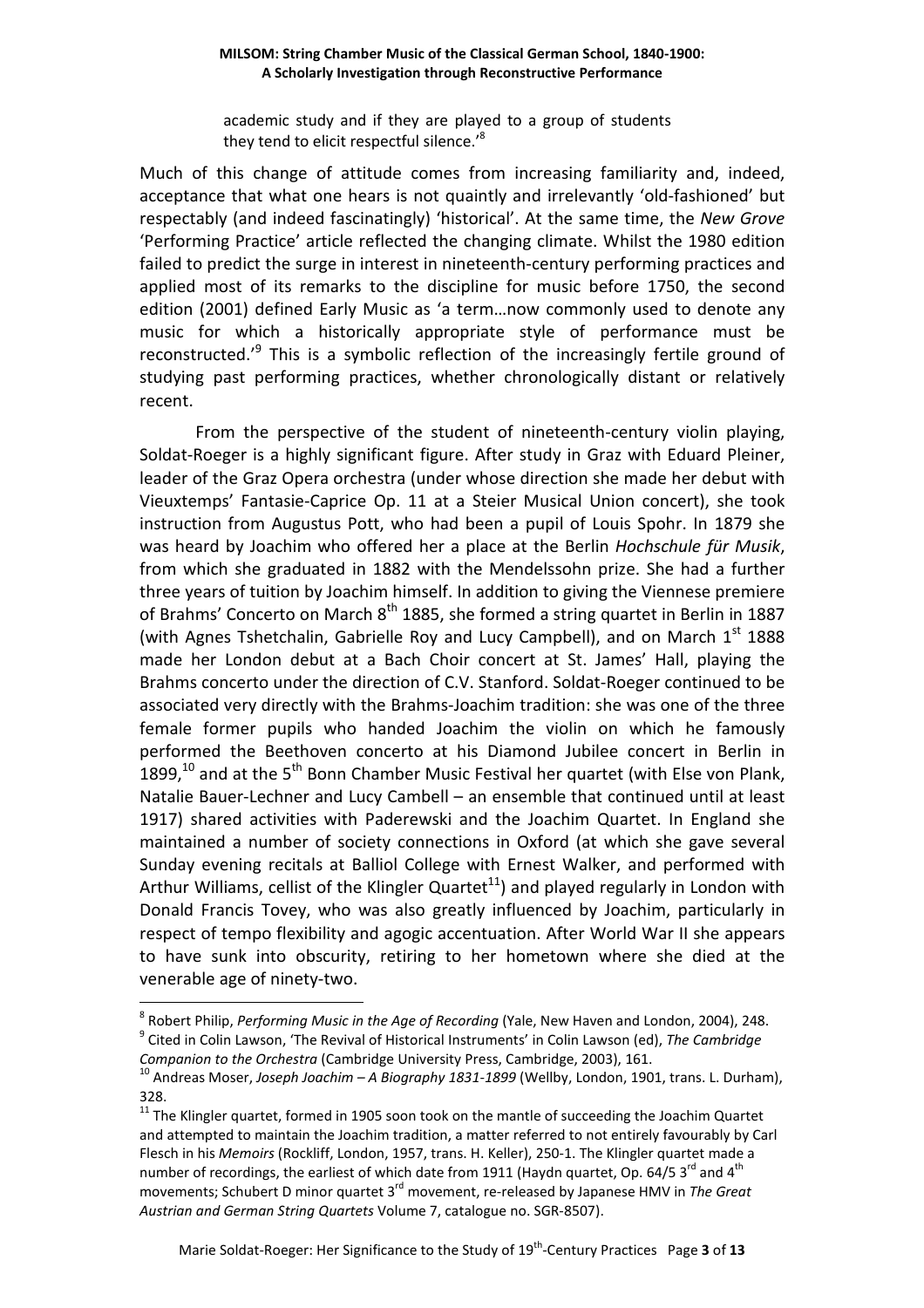Soldat-Roeger's biographical details are well-known and in 2007 much information about her was published on the MUGI website, $^{12}$  with details (including her repertoire) collated by Nicole Strohmann under the directorship of Joachim's biographer, Beatrix Borchard, at Hamburg University. Interest in her, here and elsewhere, has focussed on her gender, $^{13}$  whilst Musgrave's work in the 1990s placed her in a sociological setting, examining her position within society concerts, and concluding thus:

> 'When, in 1955, she died at the age of ninety-two, her life had seen first a golden age of German orchestral music, followed by the destruction of many of its physical associations in two World Wars…With them [Albert Einstein, Margaret Deneke and Marie Soldat-Roeger] passed into history an era which now seems very distant. Yet the circumstance of the contact of these individuals gives the rare opportunity to gain a sharper sense of its context and character in relation to music, an era which surely grows the more fascinating the greater the distance of time which separates it from us.<sup>'14</sup>

Soldat-Roeger's connections with the 'classical' German school of violin playing (and Joachim personally) were thus deep-rooted and widespread. Her relationship with the Wittgenstein and Deneke families, for example, shows her closeness to the principal protagonists of this tradition. It was at the home of the Wittgensteins (who gave her the lifetime loan of her 1742 Guarneri del Gesu violin) that her quartet, with Richard Mühlfeld, performed Brahms' Clarinet Quintet to the composer two weeks before his death, whilst Margaret Deneke (whose mother, Clara, knew Clara Schumann) allegedly acted as Soldat-Roeger's agent, along with Mühlfeld and the 'cellist of the Joachim Quartet, Robert Hausmann.<sup>15</sup>

Whilst such genealogical connections are fascinating in themselves, they do not necessarily guarantee that Soldat-Roeger played in a way that acted as the expression of this important tradition of playing – one that is only imperfectly grasped from today's perspective anyway, but which is nonetheless earnestly sought by performing practice scholars. Soldat-Roeger's reception in reviews and articles upon her playing does, however, suggest powerfully that she intended emulate and succeeded in embodying Joachim's playing style to a remarkable extent. She gave the Vienna premiere of the Brahms Violin Concerto in 1885, gaining unambiguous support of the composer, as Henderson related:

> 'One of the most exciting moments in her artistic life was when she gave the first performance of Brahms' Concerto in Vienna, under the conductorship of Richter. Brahms, who was present, was highly delighted, and presented the young artist with a fan and a special edition de luxe of the concerto…It is a matter of

<sup>12</sup> Web address: http://mugi.hfmt-hamburg.de/grundseite/grundseite.php?id=sold1863

<sup>13</sup> For example, she is mentioned briefly by Nancy B. Reich in Karin Pendle (ed), *Women and Music – A History* (Indiana University Press, Indiana, 2nd edition, 2001), 170.

 $14$  Musgrave, 330.

 $15$  Musgrave, 328. Musgrave notes however that in 1905, her name is listed (in the advertisement section at the back of the book) under the list of artists for whom 'Concert Direction E.L. Robinson' claims to be the 'sole agent' in J.A. Fuller-Maitland, *Living Masters of Music – Joseph Joachim* (John Lane: The Bodley Head, London, 1905).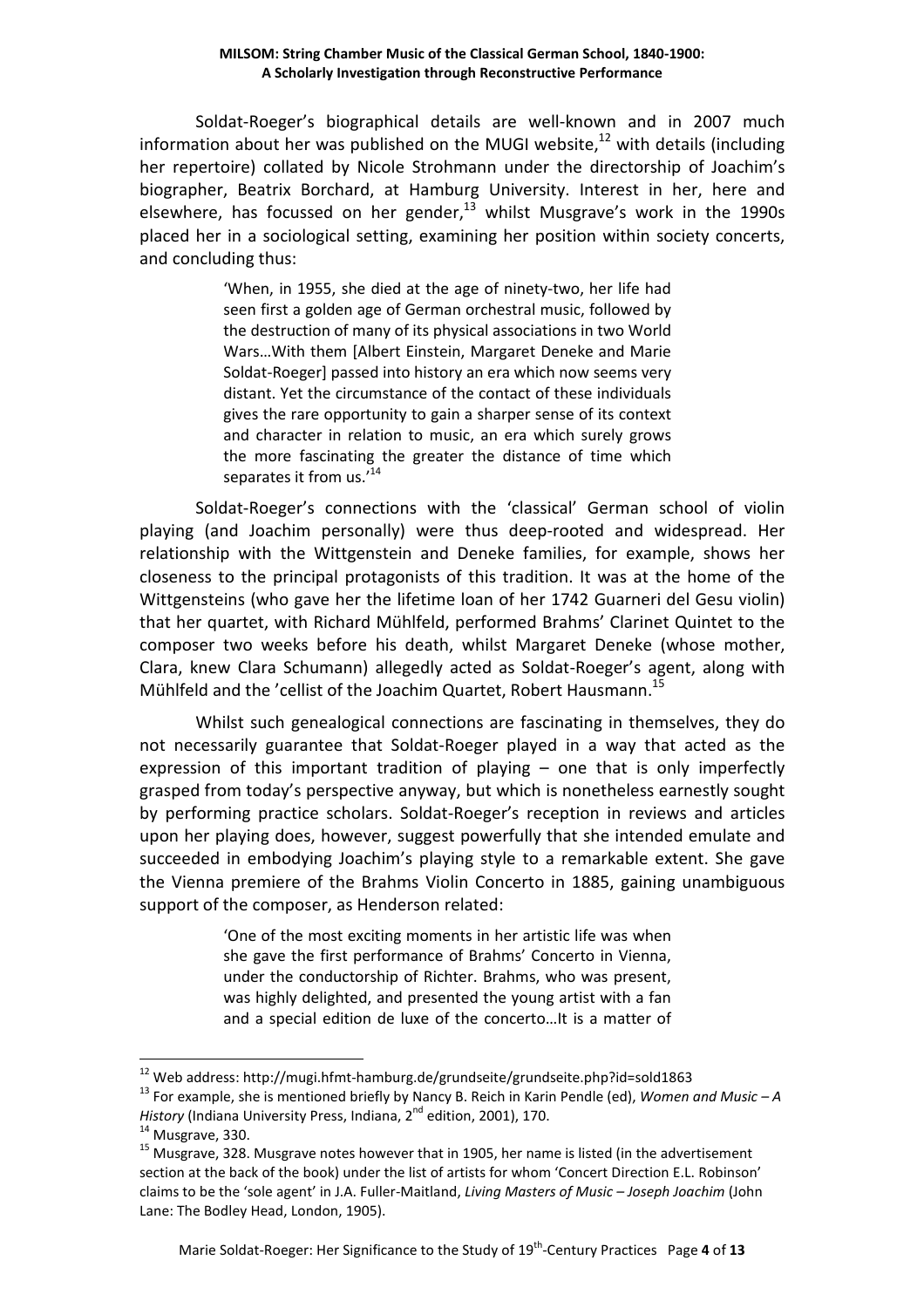history that the first performance of this concerto in Berlin was, as was most fitting, given by the composer's staunch friend, Joachim, but at the second hearing it was played by Mme Soldat, and on this occasion Joachim conducted the orchestra.'<sup>16</sup>

Reporting on her first visit to London, the *Musical Times* further re-enforces this view:

> 'The programme was completed by Brahms's Violin Concerto, introduced for performance by Miss Marie Soldat, a clever young artist, who has been a pupil of Herr Joachim. Miss Soldat played the work in a brilliant fashion. Her method and style are those of her master who must have found it an easy task to direct the studies of a young lady so highly gifted with musical feeling and intelligence.'<sup>17</sup>

Hermann Klein is more explicit, pointing to her striking similarity not only to Joachim's persona (no doubt influenced by her symbolic connection to the Brahms concerto) but also her apparently conscious intention to embody Joachim's style of playing:

> 'Mdlle Marie Soldat amounted to little short of a triumph. An executant of no mean calibre was expected, firstly because she was due to play the Brahms Violin Concerto, and secondly, because it was known that Dr Stanford, after hearing her on the Continent, had used his personal influence to secure her appearance at this concert, which he, of course, conducted. Still, the audience was not quite prepared for a player who may aptly be termed 'a female Joachim', that is to say, for a pupil of the great violinist who had contrived to acquire every leading characteristic of his style, perhaps even to the particular timbre of his tone. Surprizingly vigorous and masculine in her bowing and attack, Mdlle Soldat exhibited magnificent technique, a mastery of resource that enabled her to do ample justice to a work which many consider the most exacting of its class written for the violin. Purity of tone and clearness and charm of phrasing were also discernible among the qualities that evoked the favourable opinion of capable judges.'<sup>18</sup>

It would be tempting to assert that, owing to her youth, these performances still showed the heavy stamp of Soldat-Roeger's dutiful acquiescence to her teacher's attitude and style. Henderson, however, suggests that this manner of playing persisted even after Joachim's death and, importantly for us, into a period more closely connected to that of her recordings. Thus she remarks:

> 'Mme Marie Soldat-Roeger, with whom we have recently renewed acquaintance through the medium of the classical concerts, is a very interesting personality amongst the lady violinists of today, not only on account of her qualities as an artist, but also because she is the representative of a class which

<sup>16</sup> Barbara Henderson, 'Marie Soldat-Roeger', *The Strad*, February, 1910, 364.

<sup>17</sup> Review of her London debut (March 1, 1888) in *Musical Times*, April 1, 1888, 218.

<sup>18</sup> Hermann Klein, *Musical Notes, 1889. An Annual Critical Report of Important Musical Events* (London, 1899), 26; in Musgrave, 324.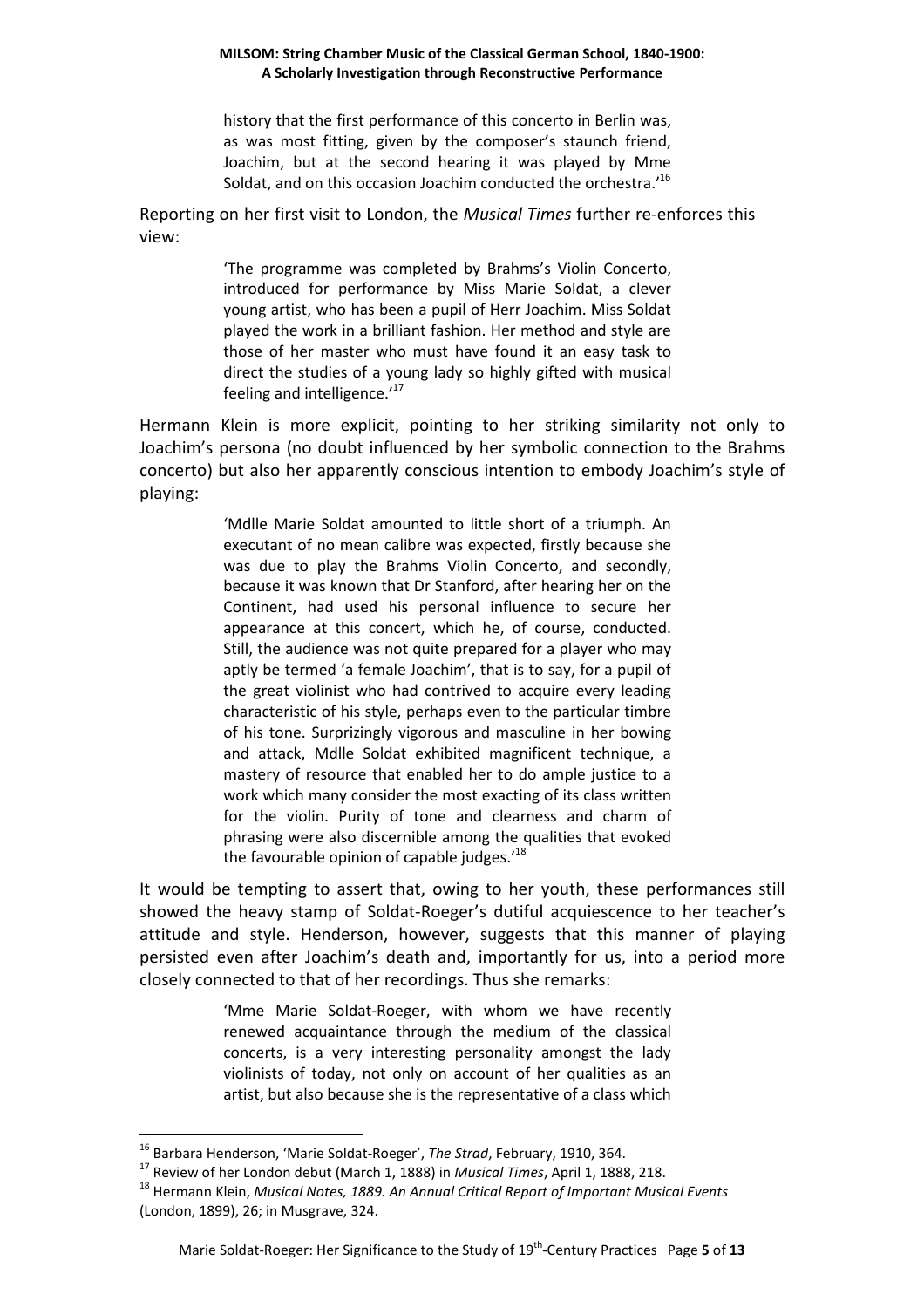is rapidly becoming rare. She represents the Joachim school at its best period, and is imbued with all the traditions of the great classical school.'<sup>19</sup>

This passage hints at the changes in musical style in the early twentieth century and suggests that Soldat-Roeger was an exception to many of them. Indeed, her apparent desire to perpetuate Joachim's style and philosophy into a period when this was becoming unfashionable (a matter unambiguously displayed by changing performing practices on early recordings<sup>20</sup>) perhaps underpins the change in her critical reception, from being a close and successful embodiment of one of the most celebrated musicians of the nineteenth century, to a denigration of her style, at a time when more overt expressivity (epitomised by younger players of influence, such as Fritz Kreisler and Carl Flesch) was gaining significant support in a society that had few philosophical difficulties with the notion of artistic 'progress'.<sup>21</sup>

In the later part of her life Soldat-Roeger was a comparatively private figure, creating an interesting contrast with a Viennese musician who was her direct contemporary: Arnold Rosé (1863-1946). Rosé, like Soldat-Roeger, can be seen to have his artistic roots very much in the nineteenth century and, as Carl Flesch suggests, a style of playing rooted in the last decades of the century.<sup>22</sup> Rosé was always a more conspicuous figure, as leader both of the Vienna Philharmonic for more than half a century and of one of the most famous string quartets of the period. His standing, moreover, lived on with a large and renowned discography, some of which was re-issued on CD relatively early on in the process of digitising historical recordings.<sup>23</sup> Yet Rosé's parity to the German tradition of playing espoused by Joachim is, genealogically and stylistically, far less direct than Soldat-Roeger's. Given the obvious importance of the performing practices associated with her former mentor, it is a matter of great value that she made recordings. Unlike Joachim himself (whose recordings hardly reflect his normal repertoire in performance and can only incompletely testify to his manner of interpretation), Soldat-Roeger recorded eighteenth- and nineteenthcentury masterworks, most of which were indeed Joachim's repertoire: two Bach solo sonata movements, the first movement of Mozart's A major concerto (with Joachim's cadenza), Spohr's  $9<sup>th</sup>$  concerto slow movement, and Beethoven's Romanze in F. She also recorded August Wilhelmj's arrangement of Bach's *Air*

 $\overline{a}$ 

<sup>23</sup> See, for example, *Arnold Rosé and the Rosé String Quartet*, Biddulph, LAB 056 and 057 (1992).

 $19$  Henderson, 362.

<sup>&</sup>lt;sup>20</sup> Musgrave, 323.

<sup>&</sup>lt;sup>21</sup> The 'modernisation' of violin playing style, with a move towards greater rhythmic exactness, a gradual falling out of favour of the portamento and increasing use of vibrato, is clearly observed in recordings of the first third of the twentieth century and has been studied extensively by many scholars. An initial survey can be found in Robert Philip, *Early Recordings and Musical Style – Changing Tastes in Instrumental Performance 1900 – 1950* (Cambidge University Press, Cambridge, 1992)

<sup>&</sup>lt;sup>22</sup> As Carl Flesch relates in his Memoirs (52), Rosé, after taking instruction from Heissler at the Vienna Conservatoire as a child, went to Paris to study with Massart, but returned to Vienna after Massart allegedly declared, 'Vous jouez très bien du violon, mais votre jeu ressemble à une belle fleur sans parfum!' Flesch remarked, 'His style was that of the 'seventies, with no concession to modern tendencies in our art'.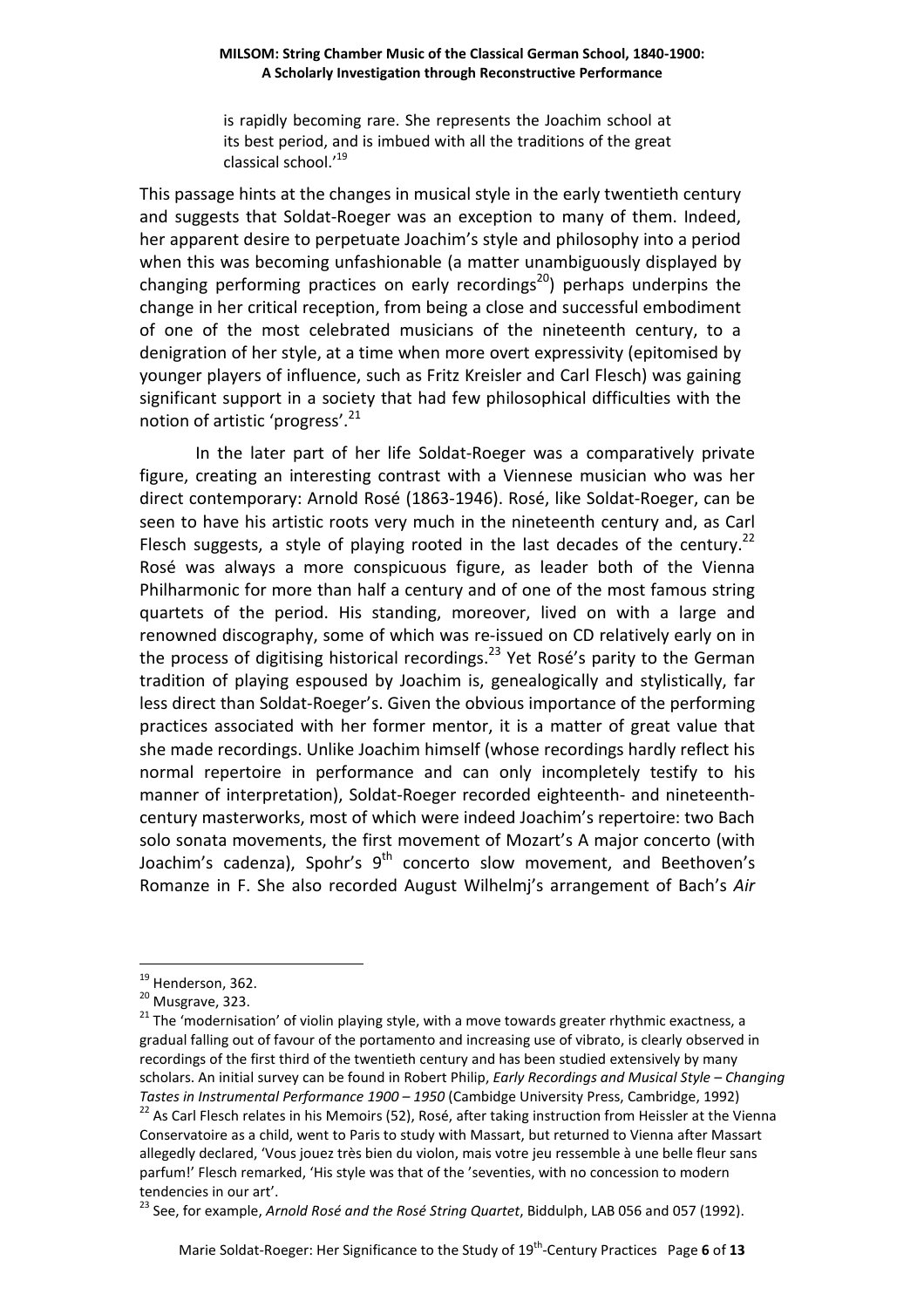BWV 1068 (the so-called 'Air on the G string') which Joachim allegedly loathed,  $24$ suggesting perhaps sympathy with but not subservience to Joachim's artistic ideals.

The performance of the first movement of Mozart's A major violin concerto<sup>25</sup> indicates very powerfully Soldat's parity to the Joachim tradition. This is reflected, symbolically, by her use of his cadenza, in a reading that matches remarkably closely the markings of his edition of the work as published in the *Violinschule.* Accordingly, Soldat is very sparing indeed in her use of vibrato, as found in the opening Adagio (which might be said to invite it, given its slow speed and the number of sustained notes). She uses the merest hint of vibrato on the second crotchet of the first bar, and the first crotchet of the second bar, whilst bar 5 has a wider, more obvious vibrato on the first crotchet. Where Soldat does use the device it is, in general, very narrow and discreet, and its employment on the more lyrical, cantabile passages (as from bar 79) confirms its purpose as a vocal ornament. Although Soldat may use vibrato a little more frequently than one might expect of Joachim (though it is all too easy to over-simplify his approach to the device and, as an analysis of his own *Romance in C* performance shows, he was far from averse to using it), it is, as his, tight and narrow – a discreet embellishment far removed from the practices of some of the enthusiastic adopters of the device in the early twentieth century.

Soldat uses portamenti regularly, and at times this perhaps explains (or at least results from) changes to Joachim's edition. Some of these changes are minor (such as at bar 26) or consistent with Joachim's own fingerings (as at bars 106 and 110), which may not be comprehensive and might imply or admit such treatment. Other changes of fingering are more fundamental, as at the opening of the Adagio. In all cases, Soldat's fingerings differ from Joachim's in their encouragement of portamento, and some changes (such as the substantial alteration at bars 44-45) result in staying on the same string to create greater connection within the phrase – an intention entirely consistent with the established 'German' aesthetic position:

It is in the linked facets of rhythm and articulation that Soldat's performance is most remarkable. Pairs of equal-length notes (as in the semiquavers) are rarely performed as notated; indeed, consecutive equal-length notes are almost always played unequally. In many respects, this frequent changing of notated rhythms might be said to constitute the use of agogic accentuation, a factor which characterised Joachim's own style of performance and was described in detail by 'Tamino' (an alias

<sup>&</sup>lt;sup>24</sup> 'On the occasion of a series of Joachim quartet recitals in Paris at the beginning of the century, a passionate admirer of Capet gave a musical soirée ostensibly in honour of the German master, but in reality in order to let him hear Capet. […] Now Capet played Bach's Chaconne, probably hardly in Joachim's spirit, and when it was over, Joachim said to the expectant Capet flatly: 'Couldn't you rather play something typically French, a piece characteristic of your nationality?' Instead of following this suggestion, Capet hit on the unhappy idea of playing the Bach Air in the Wilhelmj arrangement. Joachim grew more and more restless and, when Capet had finished, he flew into a rage, to the horror of all present, completely lost his self-control, and shouted in the utmost indignation at the unfortunate violinist: 'My dear sir, how can you as a musician have the tastelessness to play such a shameless falsification of a work by Bach? Capet burst into tears, and the guests present considered – rightly or wrongly – that Joachim's outburst was out of all proportion to the importance of the issue.' Flesch, 48.

<sup>&</sup>lt;sup>25</sup> See annotated score, graph representation of inter-onset values and sound file of recording included in this folder.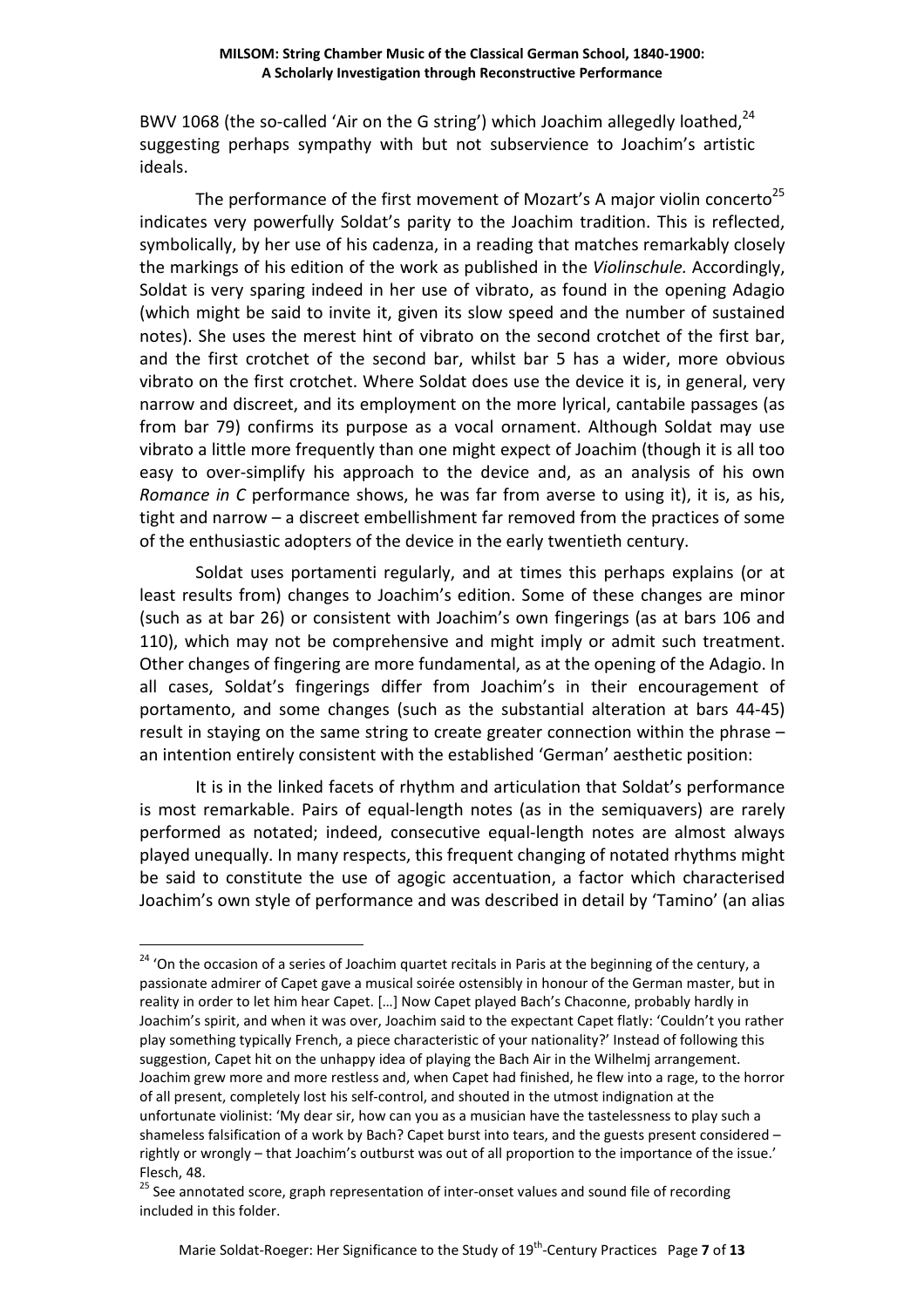of Donald Tovey), and as described in detail in Fuller-Maitland's biography of Joachim.<sup>26</sup> Indeed, Tovey's own performance of Beethoven's Op. 96 sonata with Adila Fachiri shows his embodiment of the practice, which he is known to have admired greatly.<sup>27</sup> Soldat's practice is quite variable, although it is a little more consistent in style than Joachim's own *Romance in C* performance (in which rhythms are over-dotted, reversed, and at times 'smoothed out' in a manner that can really only be understood as a generally flexible attitude to rhythm and notation). Soldat's rhythmic alterations can be classified thus:

- 1. Pairs of quavers: often over-dotted (dotted quaver plus semiquaver: as at 9, 13, 16, 17, 18)
- 2. Pairs of semiquavers followed by separate semiquavers: dotting of first pair of slurred semiquavers, and stressing the first of each group of 4 (10, 12, 13, 14, 15,19).
- 3. Successive pairs of semiquavers: these create a 'scotch snap' effect, shortening each pair with a slight accent on the first of each pair, with a gap between each pair.

There are other rhythmic modifications (such as over-dotting of the last two of a group of three quavers in bar 8) but the above types are remarkably consistent throughout the composition and, as such, might be said to comprise a well-known and understood realisation of the piece. Given Soldat's reported desire to emulate her teacher's style of playing (even so far as to incorporate his repertoire) it is tempting and indeed plausible to assert that Joachim inspired Soldat's performance style here, although this is, of course, empirically unverifiable.

 More generally, Soldat's performance is quite flexible and even volatile in terms of tempo. This seems to suggest a degree of compensation rubato (that is, tempo rubato as understood in its original context in which time taken is subsequently restored). The most notable application is in accelerandi, employed in order to increase the dramatic import of certain phrases, as at bar 10 and (more conspicuously) the corresponding material at bar 108. In both of these places accelerandi are preceded by ritardandi, and some attempt appears to have been made to make such changes proportional. Another noteworthy passage is at bar 35 – here alternating antecedent and consequent phrases are alternately faster and slower in a manner that suggests that Soldat's motivation is to stress the rhetorical characteristics of the phrase and to intensify the musical argument.

Specific aspects of articulation relate to the execution of repeated-note figures (as at letter D) and the second solo after letter F, where Soldat executes the lines under a slur apparently in the upper half of the bow. Repeated-note figures at bar 42 are taken quite heavily, in the middle or lower third of the bow, with a springing wrist movement – Soldat here achieves the kind of solid, resonant sonority evidenced in Joachim's Bach *Bourée* performance.<sup>28</sup> Repeated quavers at bar 46 are also bounced in the middle of the bow and not, as might be the case with this

<sup>26</sup> J. A. Fuller-Maitland, *Living Masters of Music – Joseph Joachim* (John Lane: The Bodley Head, London, 1905), 28.

<sup>&</sup>lt;sup>27</sup> Beethoven, Violin Sonata, Op. 96 (Donald Tovey and Adila Fachiri, c.1927; reissued on Symposium 1312

 $^{28}$  Bach, Bourée, BWV 1002 (1903); re-issued on OPALCD 9851.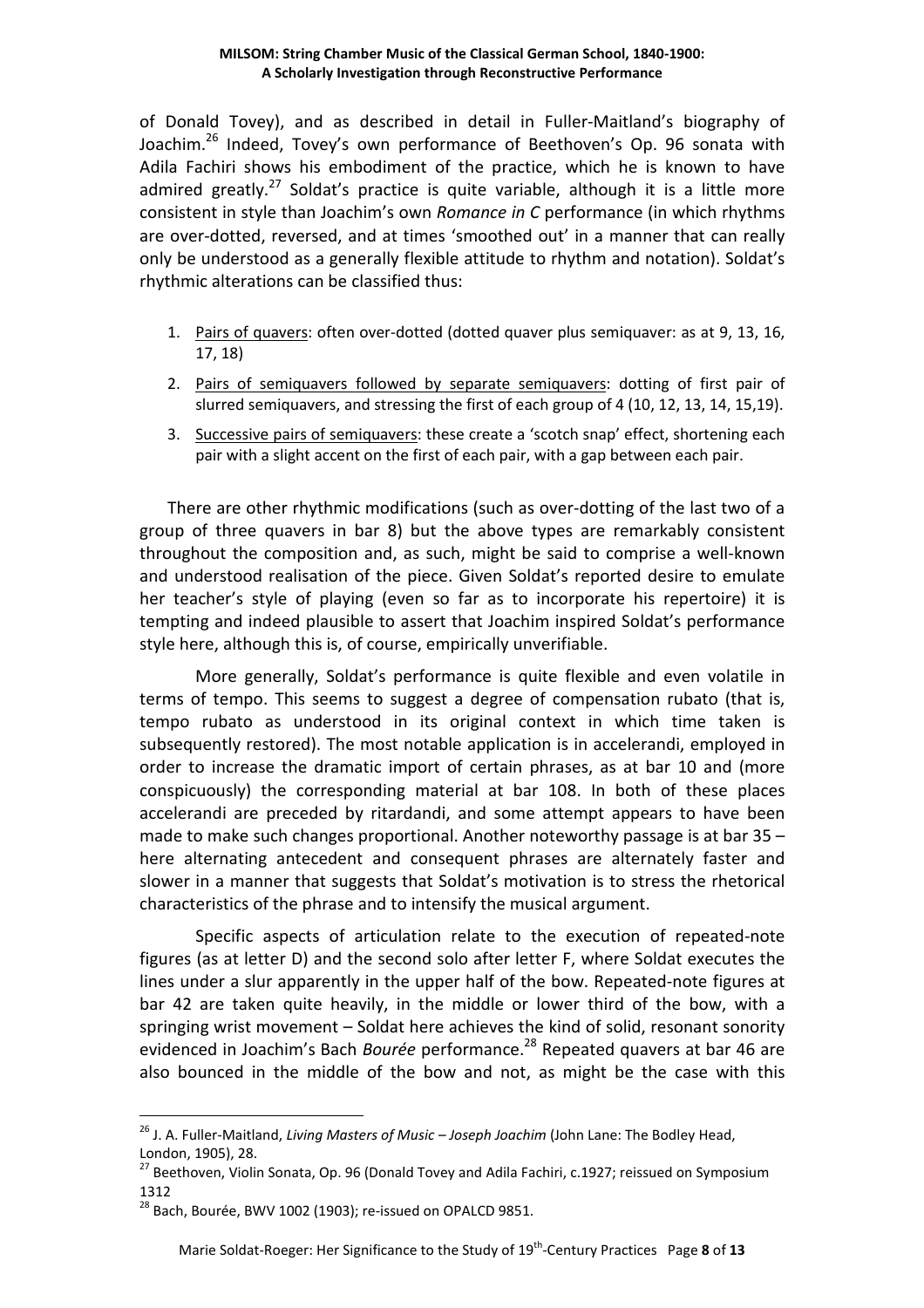notation (and certainly as Spohr would have preferred it), in the upper half and on the string. This practice could well have reflected Joachim's own (his use of bounced strokes being well-known), and yet at the same time it suggests a more modern conception.

In the Bach *Largo* performance Joachim's sound world is very much apparent, particularly in the fast spreading of multiple stop chords and a warm, rounded and resonant tone, very infrequent use of vibrato, and a considered and intense reading. Soldat uses portamenti on a regular basis, though comparison with Joachim's unaccompanied Bach performances suggests that he might not have used the device quite so liberally. Some of these can be very slow and heavy (especially at 13, for example) and sometimes to and from harmonics (bar 5). Soldat also employs consecutive finger slides which were very much a constituent characteristic of the nineteenth-century German school (as at 8, 9, 11 and 14) and is sparing in her use of vibrato, the sound being mainly that of pure, senza vibrato tone. The most notable element here is her approach to tempo. Unlike the Mozart example, rhythms themselves are predominantly rendered as written, but Soldat practices great tempo flexibility. Also in contrast to the Mozart, this is executed mainly in terms of lingering, as in bars 6 or 10, or the insertion of pauses in 17 or the last bar. The result is an extraordinarily intense reading, fully exploring the 'largo' character. That this halting delivery is not necessarily a personal/general trait is proven by the manner in which she plays the Mozart, which is capricious, passionate and liable to hurry. The most likely explanation relates to the perception of the nature of the music itself and, in particular, the correct way to render slow movements with due consideration being given to their purpose and character.

The E major Prelude performance makes for an interesting comparison with Hugo Heermann (1909)<sup>29</sup> and Pablo de Sarasate (1904).<sup>30</sup> Soldat's playing, given the context, is quite steady and makes for a considered, thoughtful reading, with notable use of ritardandi to demarcate the various structural sections and cadences, as in the example below. Much of it is performed off the string, although analysis using time expansion tools (enabling the recording to be slowed down at the same pitch) $31$ reveals quite a solid, resonant stroke, perhaps in the lower third of the bow, rather than a lightweight modern spiccato. In common with Heermann and Sarasate, there is a tendency for quieter passages to be more lightly off the string and louder passages more on the string, although the connection is not as regular as in Heermann's case. Heermann's approach is less carefully shaped and rougher in tone than Soldat's, whilst Sarasate's breakneck, 'perpetuum mobile' tempo defies any form of substantial analysis. It is also interesting to note the gesture at the end. Soldat anticipates the bar-line with a re-take down-bow stroke for the new bar, which is similar to Heermann's realisation, although he executes this without a retake down-bow. Overall, Soldat's performance gives the impression of a very considered approach to a movement that might be understood by some as a purely virtuosic exercise. This suggests her focus on musical aspects, and her desire to

 $^{29}$  Bach Prelude in E, BWV 1006 (1909); re-issued on SYMPOSIUM 1071.

 $30$  Bach Prelude in E, BWV 1006 (1904); re-issued on OPALCD 9851.

 $31$  I used the Capo programme, details of which are available at

http://supermegaultragroovy.com/products/Capo/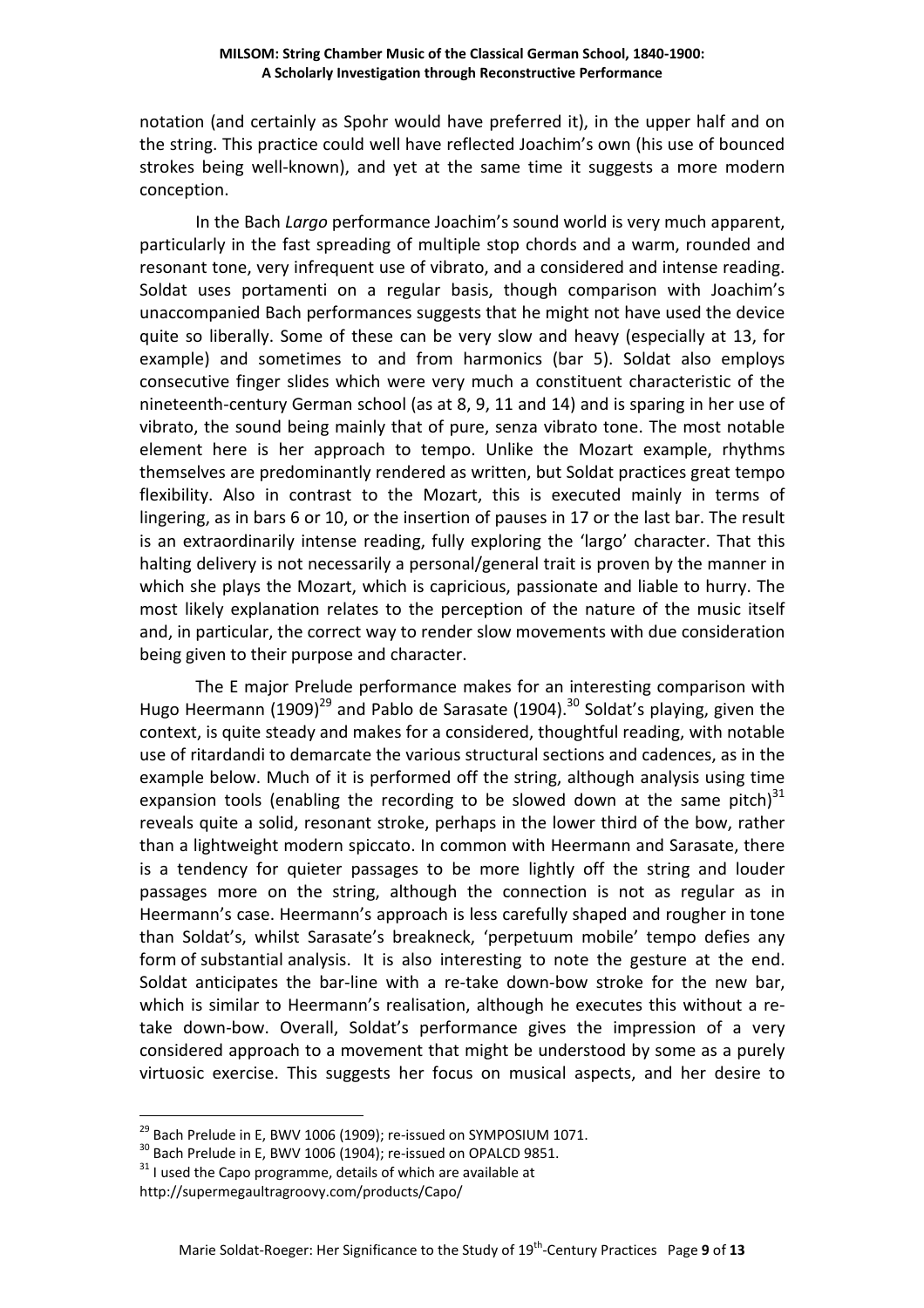shape and reveal musical phrases, textures and meanings – all aspects that might be said to be the legacy of nineteenth- (and eighteenth-) century aesthetic thought.

The opening passages of Soldat's Beethoven *Romance in F* recording are imbued with a cool, slightly distant quality, although the extent to which this can be attributed to her artistic aims or the limitations of this rather dim, acoustic recording is hard to discern. Soldat's tone is chaste, even severe, at the opening, with very discreet use of vibrato in the opening theme – the device is only detectable on longer notes, as at the start of bars 2, 3 and 4 (the first bar being performed with a pure tone). As elsewhere, Soldat's performance matches Joachim's edition of the work almost exactly, although she adds a shift to  $3<sup>rd</sup>$  position at the third crotchet of bar 1, and executes a slide on a  $4<sup>th</sup>$  finger (very much in the nineteenth-century German tradition) during the second beat of bar 2. In bar 7, she slurs together the three separate semiquavers as printed in Joachim's edition, and executes the turn rather idiosyncratically, as elsewhere in this performance. Perhaps unusually for an early recording, the piano tutti is played in full rather than cut (as it is in Rosé's 1909 performance, for example) and is notable for regular use of spread chords – a characteristic trait of many nineteenth-century pianists of this tradition such as Karl Reinecke $32$ ).

Soldat's playing is stylistically consistent with the opening. Accordingly, turns are treated variably, the lower auxiliary note (G) being stressed and lengthened in bar 20, and the turn itself prefixed by an additional D in bar 26. Here, too, Soldat embellishes Joachim's relatively plain fingering scheme by performing very deliberate portamenti in bars 20 (to the open E) and 21 (to the B-flat), and in 22 adapts Joachim's fingering by sliding down on the fourth finger in the last crotchet. She also adapts the phrasing and slurs, articulating the last two quavers of the  $2^{nd}$ beat of bar 23, and slurring into the third crotchet in bar 25. Upon the commencement of the demisemiquaver passagework in bar 28, it becomes clear that Soldat is executing Joachim's patterns of slurs and slurred staccato; this is taken at an accordingly conservative tempo. Nonetheless, she adapts the fingering at the closing cadence by sliding up the 'A'-string, in a bar in which Joachim's edition does not make explicit which fingering might be used upon exiting the top C-natural.

 From this point Soldat's performance, whilst retaining a number of elements of Joachim's edited scheme, becomes rather more radically independent of it  $-$  in the passage from bars 37-39, for example. As in the Mozart concerto performance, it is evident that Soldat saw small-scale manipulations of rhythm and resulting agogic accents as an intrinsic part of expressive performance, as apparently did Joachim. Thus, although Soldat does not always carry out Joachim's phrasing literally, there is little to suggest that her performance is outside his expressive parameters. Thus, in bar 35 the first sextuplet semiquaver of each beat is separated and slightly lengthened, the time taken being restored in the following three slurred notes. The ritardando into the recapitulation of the theme at bar 38 is an equally natural biproduct of a flexible and responsive style of playing. In the recapitulation of the theme at bar 38, Soldat varies her style of delivery by executing a form of portato at bar 41 on the semiquavers, and again after the turn in bar 44. Whilst her fingering

<sup>&</sup>lt;sup>32</sup> Karl Reinecke (1824-1910) made a number of piano rolls, including those for the superior Welte-Mignon system, in c.1905. Two rolls can be heard on *Nineteenth-Century Pianists on Welte-Mignon*, Archiphon ARC 106.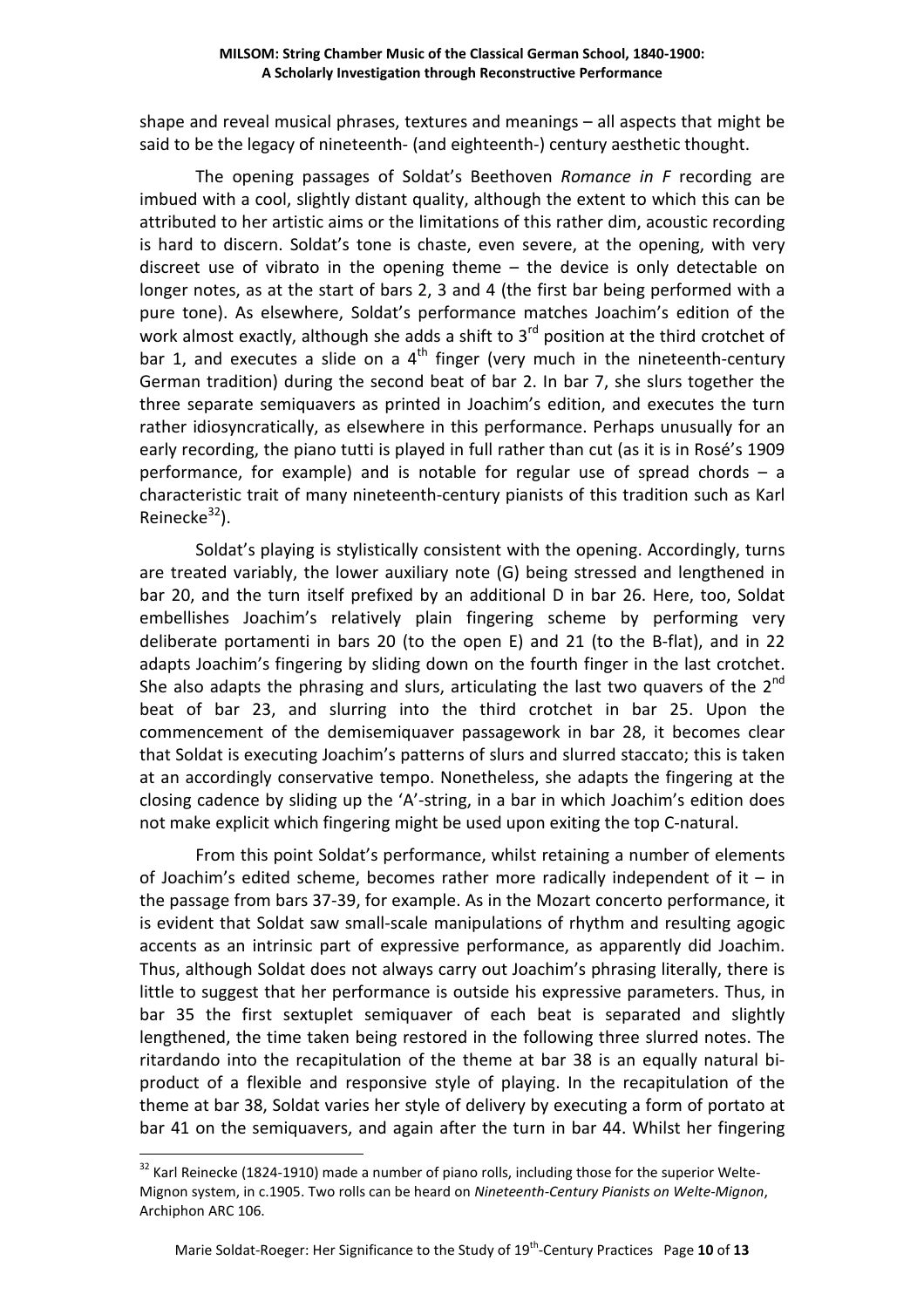here seems to be broadly similar to the opening of the piece, her subtle stylistic variation is evident in the fact that in bar 42 the  $4<sup>th</sup>$ -finger descending shift is executed this time very lightly and discreetly.

 Remarks of Creighton and Potter notwithstanding, Soldat provides further evidence in this performance of the virile style of playing commented upon by reviewers in the nineteenth century. The F minor section at bar 59 is passionately delivered, the re-take down-bows at bars 61 and 63 adding to the rhetorical forcefulness of this passage, whilst in the D-flat major statement of the initial theme Soldat returns to a more considered style of playing, executing a ritenuto and underdotting the double-dotted rhythm in bar 65. This slower, calmer rendition of the theme is repeated on its final statement, and the remainder of the movement continues to provide evidence of varied tempo, phrasing and agogic accentuation. Noteworthy features include the use of a strong, French détaché at bars 70-74, along with the mannerism of anticipating the bar-line slightly with a lengthened first semiquaver. Soldat also practices the slurred staccato in bar 83, also characteristic of related nineteenth-century violinists of the classical German tradition.

Soldat's Spohr  $9<sup>th</sup>$  concerto slow movement performance is perhaps the bestknown example of her discography. The choice of this item, deemed by Tully Potter to be her finest record,  $33$  is partly justified by her connection not only to Joachim, but – through her former teacher, Augustus Pott – with the composer himself. Her performance makes for a fascinating comparison with Spohr's own edition of the movement, complete with fingerings, bowings and even vibrato signs, as found at the conclusion of his *Violinschule*. <sup>34</sup> As elsewhere in her discography, Soldat bases her performance closely on nineteenth-century models – perhaps surprising, given the relatively late date of these performances. In this case the similarities with Spohr's text are striking. At the same time, she does not adhere slavishly to the composer's fingerings and other markings and uses the vibrato a little more frequently. That this is so is hardly surprising in a musical culture far removed from today's obsession with 'urtext' editions and 'faithfulness' to a composer's supposed stipulations and requirements. It seems highly unlikely that the prevailing attitude (which one might describe as 'liberty within the law') would have given rise to literal applications of edited texts however much the editor in question was part of that aesthetic tradition and bound to the performer by perceived ties of pedagogic authority.

 Soldat's adaptations of Spohr's markings seem entirely congruent with what we can discern of German nineteenth-century performance from other sources, such as annotated editions, the changes she makes being consistent with the style and manner of execution found in other sources from this tradition. Thus she adds a number of portamenti to the opening theme, which, in spite of the fact that she adds a few vibrati, she performs with the selective application of the device to long, accented or harmonically/metrically important notes. Soldat's tempi are a little more varied than the text implies, despite Spohr's own comment that in his own music tempo rubato and other such fluctuations are not really necessary or indeed

<sup>&</sup>lt;sup>33</sup> See footnote 5, sleeve notes.

<sup>34</sup> Louis Spohr, *Violinschule* (Vienna, 1833, trans. C. Rudolphus, 1843), 212-216.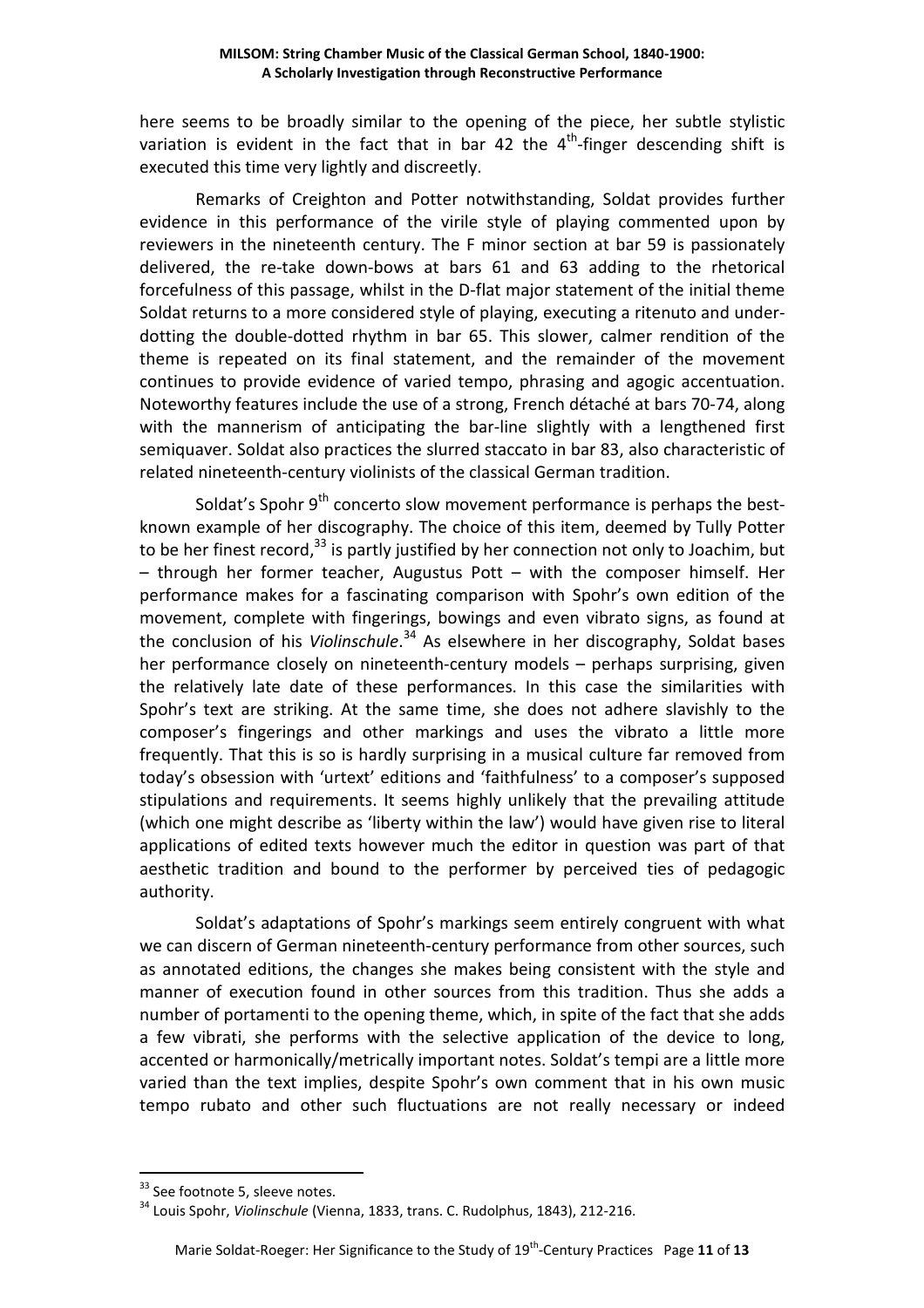desirable.<sup>35</sup> Thus she begins a little under tempo, but the piano prelude to the second solo, commencing at bar 18, is taken a little faster. The decorated bar before the cadence, itself rhythmically complex as notated, is performed in a conspicuously different rhythm. The accompanying scanned score copy annotated to show Soldat's principal performance features includes my hand-written approximation of Soldat's rhythms as performed.

The clarity and precision of this performance is remarkable, particularly in the case of the exquisitely accurate chromatic passages and the crisply articulated upbow staccato, both of which make Potter's assertion that she was past her prime somewhat perplexing.

 Soldat's other recordings were of August Wilhelmj's transcriptions of Bach's *Air* BWV 1068, and Schumann's *Abendlied*, Op. 85/12. The inclusion of these rather more popular items is a little curious when placed alongside the higher aspirations of her other recorded works – perhaps this reflected a commercial decision to include 'accessible' repertoire. The inclusion of the Bach *Air* is particularly surprising given Joachim's strength of feeling against it, although, of course, it may reflect the fact that twenty years after his death Soldat perhaps felt liberated from his censure. She shows relatively little appetite for it in performance, however, and the rendition is lacking in cohesion. She uses a regular vibrato, but it is very tight and lacks variation within the implied phrasing of the sustained notes, creating an oddly 'nervous' effect. Portamenti are quite discreet, but the resulting performance, rather than coming across as tastefully reserved, sounds strangely uninvolved. Certainly, Rosé's quartet rendition of this<sup>36</sup> (with pronounced, accentual portamenti) is much more successful within a broadly similar sound-world, whilst Jëno Hubay, also her contemporary, creates much more intensity, albeit with radically different tone and laden with his characteristically heavy, wide and slow vibrato.<sup>37</sup> Oddly, Soldat seems to execute an 'L' portamento in bar 11. This form of slide, associated with the French school and repudiated by German players and theorists, $38$  is very rarely found in the playing of German school violinists; it is odd and even ironic that Soldat, who was at the very epicentre of the Joachim tradition, practiced it. It further adds to the impression of stylistic indecisiveness in this movement.

 The Schumann performance is a little more successful. Taken at a very slow speed, Soldat imbues the work with a notion of consecration. Once again, vibrato is regular but very discreet, and portamenti are relatively light.

Indeed, the matter of these latter recordings underlines their curious status amongst performance practice scholars. It is tempting to speculate as to whether the impression of Soldat on record would have been rather different had she not

<sup>&</sup>lt;sup>35</sup> 'The time in each part of this Concerto remains unchanged. The compositions of the Author seldom require the time to be increased, or decreased to heighten the expression. Generally, only such compositions demand it which are not composed in one form, or imagined in equal measure of time. The Scholar should rarely, and with moderation, if his feeling should induce him to it, use the means of expression already mentioned, as by any alteration in the measure of time, the whole character of the composition might be destroyed.' Spohr, *Violinschule*, 202.

 $36$  Bach, Air BWV 1068 (arr. A. Wilhelmj), Rosé Quartet (1927); reissued on Biddulph LAB 056.

<sup>&</sup>lt;sup>37</sup> Bach, Air BWV 1068 (arr. A. Wilhelmj), with orchestra (1929); reissued on Biddulph LAB 045.

<sup>38</sup> See David Milsom, *Theory and Practice in Late Nineteenth-Century Violin Performance* (Ashgate, Aldershot, 2003), 92-3.